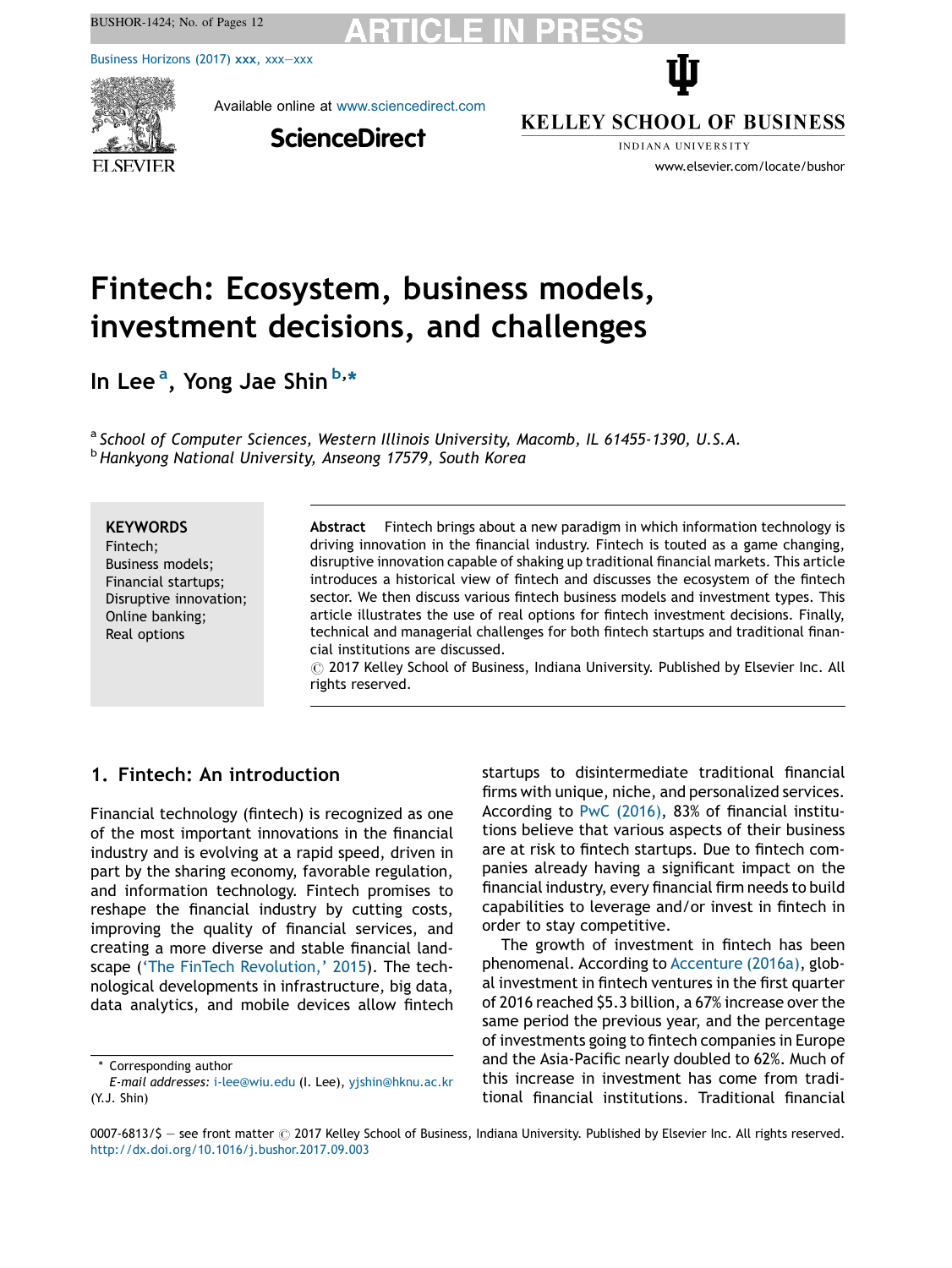# RTICLE IN

institutions invest in external fintech startups in the form of collaborative fintech ventures, as well as their internal fintech projects in hopes of leapfrogging fintech innovation and gaining a competitive advantage.

According to the annual fintech 100 report published by KPMG [\(2015\)](#page-10-0), China and the U.S. are leading countries in fintech startups and companies. The fintech 100 companies in 2015 include 25 payments and transactions companies, 22 lending companies, 14 wealth management companies, and 7 insurance companies. Holland [FinTech](#page-10-0) (2015) forecasts that approximately \$660 billion in revenue may migrate from traditional financial services to fintech services in the areas of payments, crowdfunding, wealth management, and lending.

It is clear from the evidence that fintech is now well beyond the stage of hype and has become a major player in the financial world. In light of the urgent need to inform financial professionals of the significance of this disruptive innovation, in this article we will discuss the following topics. First, we introduce a historical view of fintech and presents the fintech ecosystem. We then discuss various business models and investment types. We illustrate the use of real options for fintech investment decisions. Finally, we identify and discuss six technical and managerial challenges for fintech startups and traditional financial institutions: investment management, customer management, regulation, technology integration, security and privacy, and risk management.

# 2. Emergence of fintech

Financial markets worldwide were profoundly affected by the internet revolution in the early 1990s, with one of the major effects being that it lowered costs for financial transactions. Technological advances driven by the internet revolution changed the face of the financial services industry and led to the development of electronic finance (e-finance). E-finance refers to all forms of financial services such as banking, insurance, and stock trading performed through electronic means, including the internet and World Wide Web. E-finance allows individuals or businesses to access accounts, transact business, and obtain information on financial products and services without being in physical contact with financial firms. Many e-finance business models emerged in the 1990s, including online banking, online brokerage services, mobile payment, and mobile banking. As with e-commerce, many of these changes have led to the downsizing and reduction of number in physical locations for banks.

The impact of internet technology has been especially obvious in the banking industry. Informationintensive and time-sensitive in nature, virtually every component of the banking business' value chain benefitted from an innovative utilization of web technologies. From the bank's point of view, potential benefits of online banking include lower operational costs, shorter turnaround time, realtime managerial information, smoother communication within the organization, more convenient interaction with existing as well as prospective customers, and the provision of value-added services such as access to professional knowledge in financial management ([Nielsen,](#page-10-0) 2002; Sathye, [1999\)](#page-10-0). Online stock trading is another example of e-finance. It minimizes its operating costs by processing every stock transaction online. It achieves competitive advantage by providing differentiated services at the lowest feasible transaction fees. Some online stock brokers provide their clients free access to high quality research reports developed by reputed financial research firms.

The growth of the smartphone user base in the mid-2000s facilitated the growth of mobile finance, such as mobile payment and mobile banking, which is an extension of e-finance. Financial institutions have allowed their customers not only to access bank account information, but also to make transactions, such as paying bills and remitting money, via their mobile device.

With the advances in e-finance and mobile technologies for financial firms, fintech innovation emerged after the worldwide financial crisis in 2008 by combining the e-finance, internet technologies, social networking services, social media, artificial intelligence, and big data analytics. Fintech startups differentiated themselves from traditional financial firms with personalized niche services, data-driven solutions, an innovative culture, and a nimble organization. While fintech is generally considered a threat to traditional financial firms, it also provides ample opportunities for these firms to gain a competitive advantage over competitors. Most major financial firms have begun taking fintech seriously and are developing strategies to compete, coexist, and collaborate with fintech startups.

### 3. Fintech ecosystem

To understand the competitive and collaborative dynamics in fintech innovation, we must first analyze the ecosystem. A stable symbiotic fintech ecosystem is instrumental in the growth of the fintech industry. [Diemers,](#page-10-0) Lamaa, Salamat, and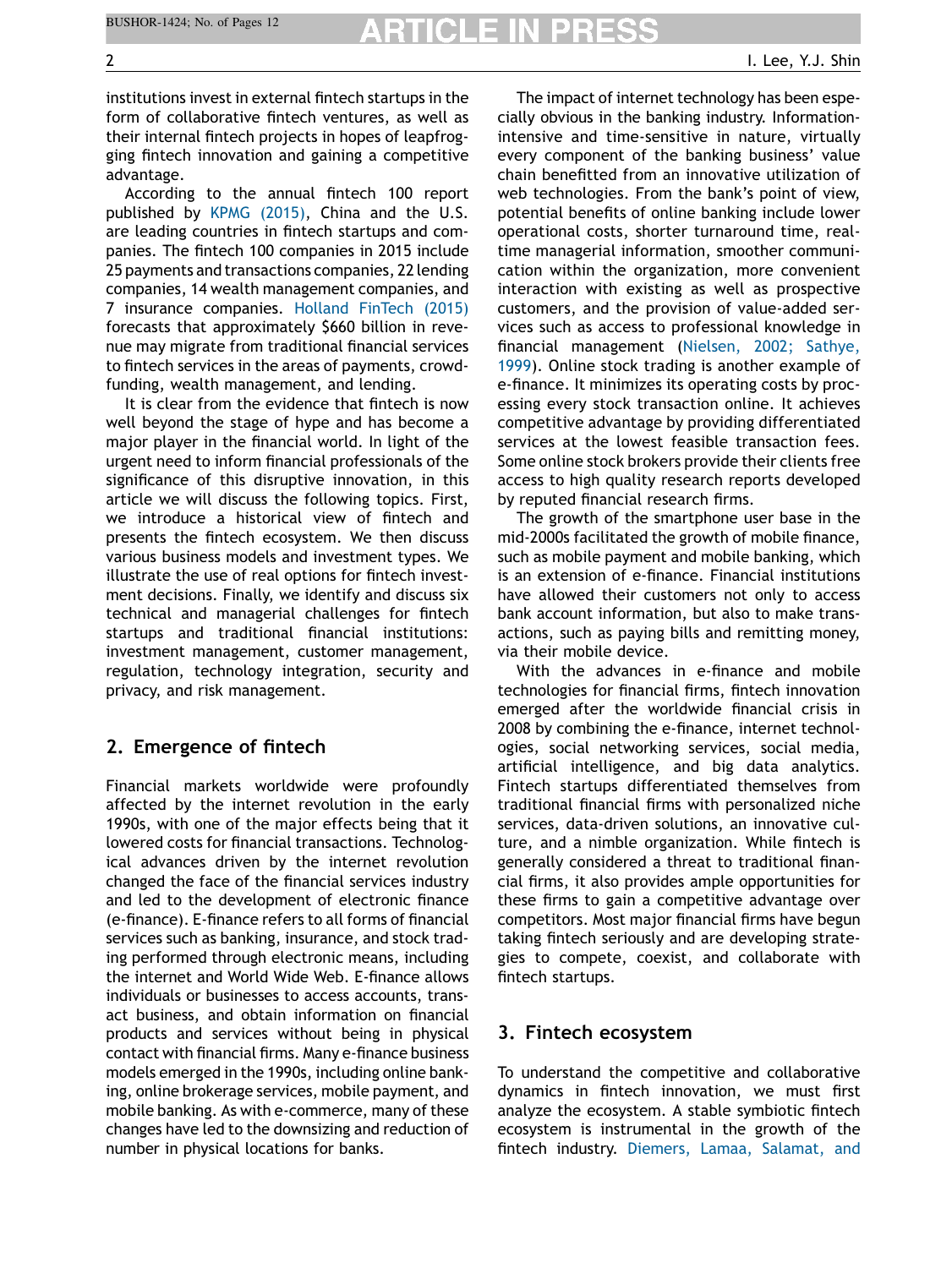[Steffens](#page-10-0) (2015) suggested that entrepreneurs, government, and financial institutions are the participants in a fintech ecosystem. We have identified five elements of the fintech ecosystem:

- 1. Fintech startups (e.g., payment, wealth management, lending, crowdfunding, capital market, and insurance fintech companies);
- 2. Technology developers (e.g., big data analytics, cloud computing, cryptocurrency, and social media developers);
- 3. Government (e.g., financial regulators and legislature);
- 4. Financial customers (e.g., individuals and organizations); and
- 5. Traditional financial institutions (e.g., traditional banks, insurance companies, stock brokerage firms, and venture capitalists).

These elements symbiotically contribute to the innovation, stimulate economy, facilitate collaboration and competition in the financial industry, and ultimately benefit consumers in the financial industry. Figure 1 shows the five elements of the fintech ecosystem.

At the center of the ecosystem are fintech startups. These companies are mostly entrepreneurial and have driven major innovations in the areas of payment, wealth management, lending, crowdfunding, capital market, and insurances by incurring lower operating costs, targeting more niche markets, and providing more personalized services than traditional financial firms. They are driving the phenomenon of unbundling financial services, which has been highly disruptive for banks ([Walchek,](#page-11-0) [2015](#page-11-0)). The ability to unbundle services is one of the



#### Figure 1. The five elements of the fintech ecosystem

major drivers of growth in the fintech sector, as traditional financial institutions are disadvantaged in this situation. Consumers, rather than relying on a single financial institution for their needs, are beginning to pick and choose services they would like from a variety of fintech companies. A consumer may manage his/her loan via SoFi, while using PayPal to manage payments, Rocket Mortgage for his/her mortgage, and Robinhood for stock management. Venture capitalists and private equities are conducive to the creation of fintech startups and the level of investments increased significantly over time as well.

Technology developers provide digital platforms for social media, big data analytics, cloud computing, artificial intelligence, smart phones, and mobile services. Technology developers create a favorable environment for fintech startups to launch innovative services in rapidly. Big data analytics can be used to provide unique personalized services to customers and cloud computing may be used for cash-strapped fintech startups to deploy web-based services at a fraction of the cost of in-house infrastructure development. Algorithmic trading strategies can be used as the basis for robo-advisor wealth management services at much lower fees than traditional wealth management services. Social media facilitates the growth of communities in the crowdfunding and person-to-person lending services. The ubiquity of mobile devices supplants the advantages of physical distribution. Mobile network operators are also providing low cost infrastructure for fintech companies' service development, such as mobile payment and mobile banking. In turn, the fintech industry is generating revenue for these technology developers.

Governments have been providing a favorable regulatory environment for fintech since the 2008 financial crisis (Holland [FinTech,](#page-10-0) 2015). Depending on the national economic development plans and economic policies, different governments provide different levels of regulation (e.g., licensing of financial services, relaxation of capital requirements, tax incentives) for fintech startups to stimulate fintech innovation and facilitate global financial competitiveness. For example, Singapore is changing online payment regulations to make the regulation friendlier to payment service providers and spur payment technology growth ([Reuters,](#page-10-0) [2016\)](#page-10-0). On the other hand, since 2008, traditional financial institutions have been subject to more rigorous regulation, capital requirements, and reporting requirements from government regulators. The looser regulatory requirements imposed on fintech startups allow them to provide more customized, inexpensive, and easy-to-access financial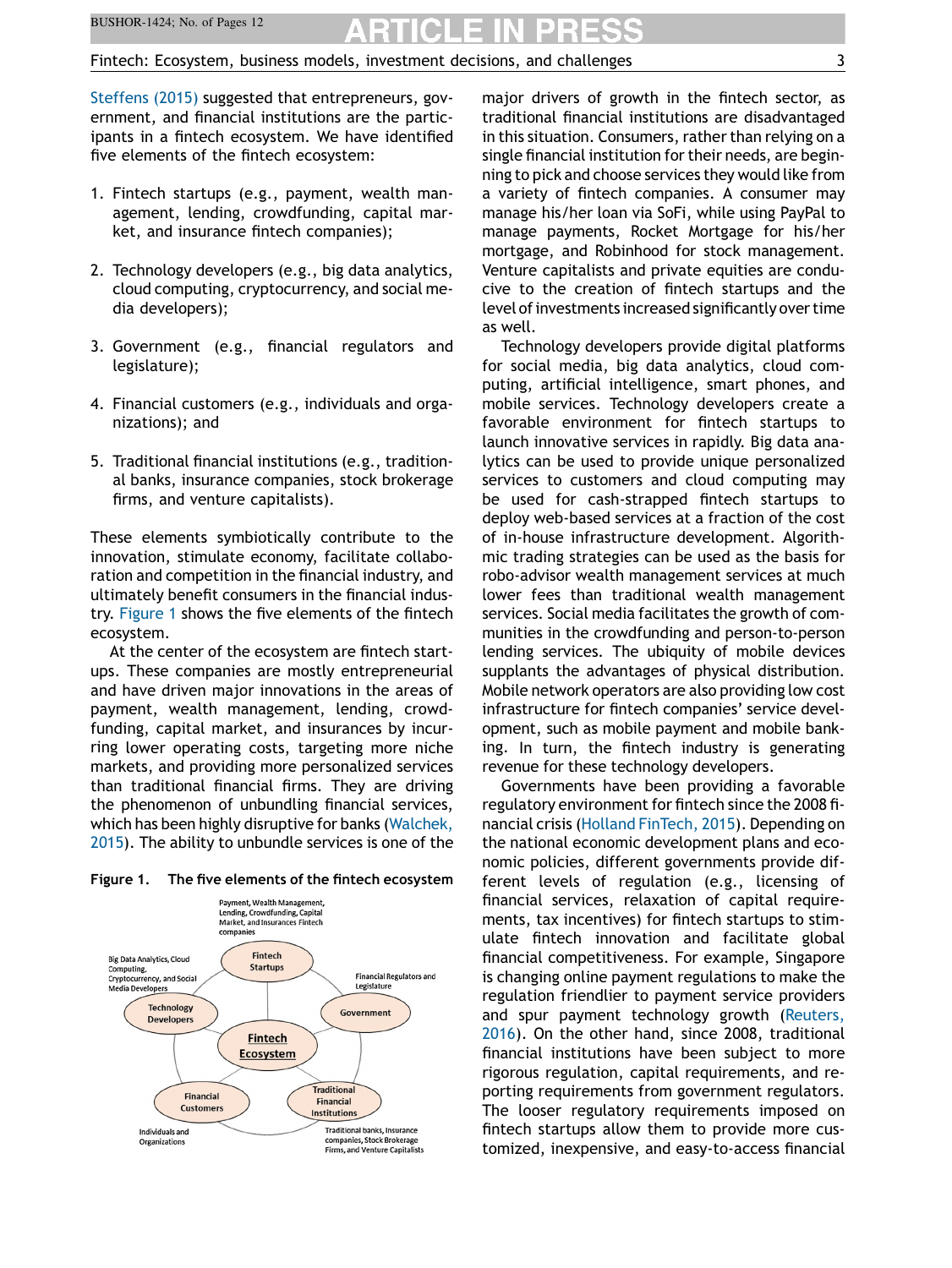services to consumers than traditional institutions. However, while certain regulations are favorable to fintech startups, they still need to understand how regulations may affect their service provisions. LendUp, a payday loan fintech company, was fined \$3.63 million for violations of consumer financial protection laws, including the Truth in Lending Act and the Dodd-Frank Wall Street Reform and Consumer Protection Act ([Consumer](#page-10-0) Financial Protection [Bureau,](#page-10-0) 2016).

Financial customers are the source of revenue generation for fintech companies. While large organizations are important sources of revenue, the predominant revenue source for fintech companies are individual customers and small and mediumsized enterprises (SMEs). A survey found that the use of fintech services is greatest among younger, wealthier customers (Holland [FinTech,](#page-10-0) 2015). Early fintech adopters tend to be tech-savvy, younger, urban, and higher-income individuals. Currently, millennials (people between the age of 18 and 34) constitute a significant portion of fintech consumption in most countries. The future demographic is favorable to fintech companies in that in the next few decades, the tech-savvy millennials will account for the largest part of the population and drive the growth of fintech services.

Traditional financial institutions are also a major driving force in the fintech ecosystem. After realizing the disruptive power of fintech and dwindling window of opportunities to blunt fintech's impact on the market, traditional financial institutions have been reevaluating their existing business models and developing strategies to embrace fintech innovation. Traditional financial institutions have competitive advantages in economies of scale and financial resources over fintech startups. However, traditional financial institutions tend to focus on bundled services, providing one-stop comprehensive financial products and services to consumers rather than unbundled specialized products and services. While traditional financial institutions initially treated these fast-growing fintech companies as threats, they have shifted their focus to collaborating with fintech startups with various funding provisions. In exchange for providing funding, they are able to draw on the insights of these startup companies in order to stay on the forefront of the technology [\(Yang,](#page-11-0) 2015).

# 4. Fintech business models

According to a recent report by [Accenture](#page-10-0) (2016a), more than \$50 billion has been invested in almost 2,500 companies since 2010, as these fintechs redefine the ways in which people store, save, borrow, invest, move, spend, and protect money. We identify six fintech business models implemented by the ever growing number of fintech startups: payment, wealth management, crowdfunding, lending, capital market, and insurance services. Their value propositions, operating mechanisms, and major fintech companies in each business model are discussed below.

### 4.1. Payment business model

Payments are relatively simple compared to other financial products and services. Fintech companies focusing on payments are able to acquire customers rapidly at lower costs, and are one of the fastest moving in terms of innovation and adoption of new payment capabilities. The two markets of payment fintechs are (1) consumer and retail payment and (2) wholesale and corporate payment. Payments are one of the most used retail financial services on a day-to-day basis, as well as one of the least regulated financial services. According to BNY [Mellon](#page-10-0) [\(2015\),](#page-10-0) consumer and retail payment fintechs include mobile wallets, peer-to-peer (P2P) mobile payments, foreign exchange and remittances, real-time payments, and digital currency solutions. These services improve the experience for customers who look for a streamlined payments experience in terms of speed, convenience, and multi-channel accessibility.

Mobile payment services that can be conveniently and securely used on mobile devices are a popular business model. Approaches to mobile payments include but are not limited to: charging to a phone bill, near field communication (NFC), barcode or QR code, a credit card on mobile websites, a mobile phone card reader, and direct mobile payment without using credit card companies (Li, [2016](#page-10-0)). The most widely known NFC-based mobile payment applications are Google Wallet, Apple Pay, and Samsung Pay. Another popular payment business model is P2P payment services. Users are now able to reimburse each other with apps such as PayPal and Venmo for free.

### 4.2. Wealth management business model

One of the more popular wealth management fintech business models is automated wealth managers (robo-advisors) that provide financial advice for a fraction of the price of a real-life adviser. These robo-advisors use algorithms to suggest a mix of assets to invest in based on a customer's investment preferences and characteristics ('[Ask](#page-10-0) the [Algorithm,](#page-10-0)' 2015). This business model benefits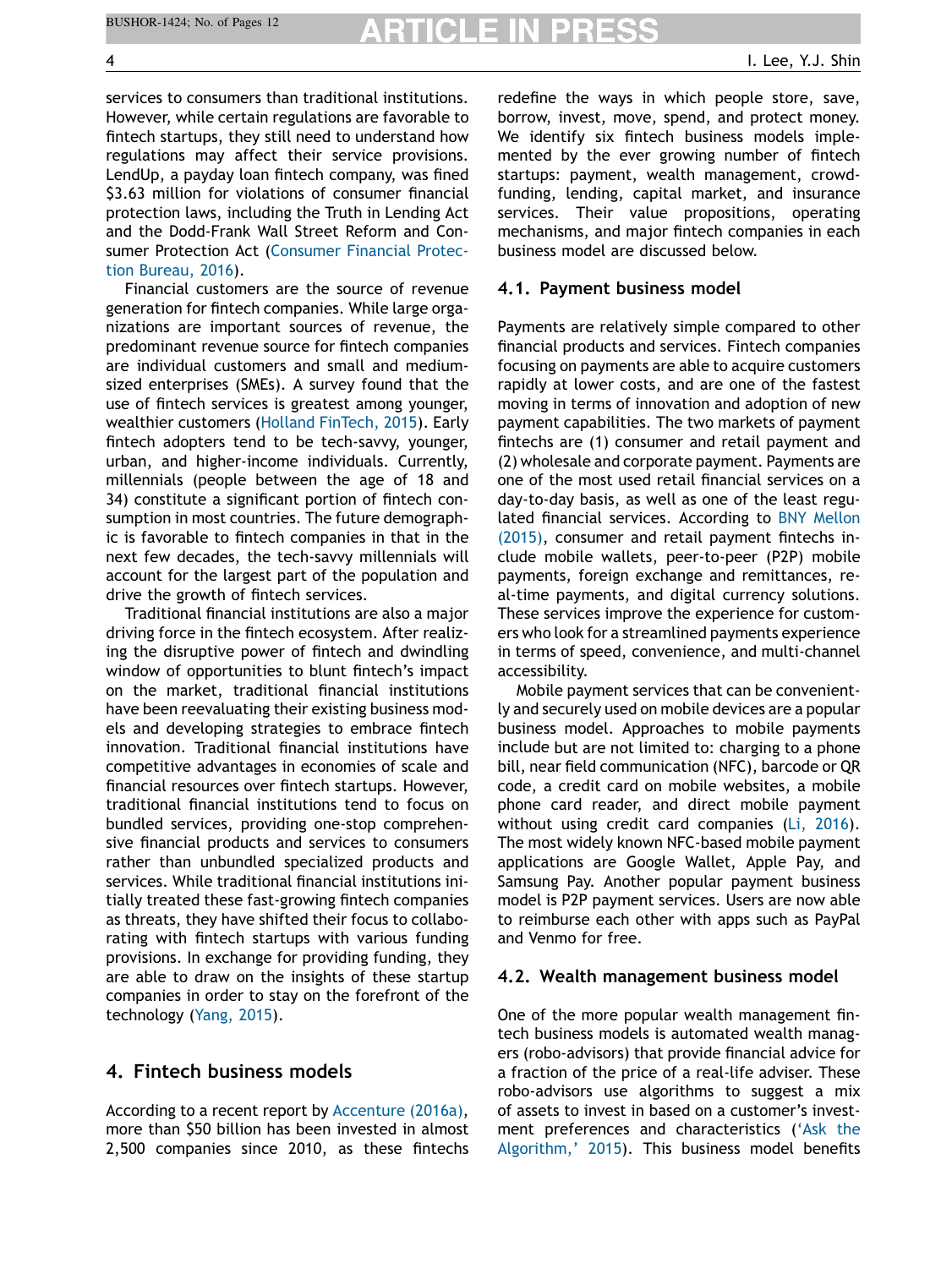from changing demographics and consumer behavior that favor automated and passive investment strategies, a simple and transparent fee structure, and attractive unit economics that allow low or no investment minimums (Holland [FinTech,](#page-10-0) 2015). A survey by the CFA Institute in April 2016 found the majority of survey participants to be most concerned about the disruptive characteristics these fintech companies would have in the wealth management sector [\(Sanicola,](#page-11-0) 2016). Wealth management fintechs include Betterment, Wealthfront, Motif, and Folio.

### 4.3. Crowdfunding business model

Crowdfunding fintechs empower networks of people to control the creation of new products, media, and ideas and are raising funds for charity or venture capital (International Trade [Administration,](#page-10-0) n.d.). Crowdfunding involves three parties: the project initiator or entrepreneur who needs funding, the contributors who may be interested in supporting the cause or project, and the moderating organization that facilitates the engagement between the contributors and the initiator. The moderating organization enables the contributors to access information about the different initiatives and funding opportunities for the development of products/services.

Rewards-based crowdfunding, donation-based crowdfunding, and equity-based crowdfunding are the most popular crowdfunding business models. Rewards-based crowdfunding has been an attractive fundraising option for thousands of small businesses and creative projects. In the event that there is any interest to be charged on the amount of the rewards-based crowdfunding, the borrower sets the interest rate that they are comfortable with and can guarantee a refund within the stipulated time period [\(Mollick,](#page-10-0) 2014). In return for a fund from supporters of a project, the business typically gives some type of rewards. Donationbased crowdfunding is a way to source money for a charity project by asking donators to contribute money to it. In a donation-based crowdfunding, the funder receives nothing at all other than some form of non-monetary recognitions. Equity-based crowdfunding is an appealing option for small and medium-sized companies (SMEs) as increased capital ratio requirements on traditional banks make lending to SMEs less prioritized by the traditional banks. Equity-based crowdfunding allows entrepreneurs to reach investors interested in acquiring equity in their startup or other privately held small business.

The essential difference between equity-based crowdfunding and other crowdfunding types is that in equity-based crowdfunding, fund-seeking entrepreneurs give up a portion of the ownership in exchange for the funds. Examples of reward-based crowdfunding companies include Kickstarter, Indiegogo, CrowdFunder, and RocketHub. Donation-based crowdfunding companies aimed at fund-raising for charitable causes include GoFundMe, GiveForward, and FirstGiving. Equity-based crowdfunding companies include AngelList, Early Shares, and Crowdcube.

#### 4.4. Lending business model

P2P consumer lending and P2P business lending is another big trend in fintech. P2P lending fintechs allow individuals and businesses to lend and borrow between each other. With their efficient structure, P2P lending fintechs are able to offer low interest rates and an improved lending process for lenders and borrowers. A subtle but significant distinction from a bank is that these fintechs are technically not involved in the lending themselves, as they are simply matching lenders with borrowers, and collecting fees off of users. Because of this distinction, P2P lending fintechs currently do not need to meet the capital requirements that influence the total amount of lending, while banks have become more and more limited in the lending they are engaged in [\(Williams-Grut,](#page-11-0) 2016).

The fintech innovation in lending manifests itself in the use of alternative credit models, online data sources, data analytics to price risks, rapid lending processes, and lower operating costs. However, the success or failure of this business model is largely dependent on how interest rates behave, something that firms do not have any control over. P2P lending and crowdfunding are different in purpose. While the primary purpose of crowdfunding is funding for projects, the primary purpose of P2P lending is debt consolidation and credit card refinancing (Zhu, Dholakia, Chen, & [Algesheimer,](#page-11-0) 2012). Lending fintechs include Lending Club, Prosper, SoFi, Zopa, and RateSetter.

#### 4.5. Capital market business model

New fintech business models take hold across a full spectrum of capital market areas such as investment, foreign exchange, trading, risk management, and research. One area of promising capital market fintech is trading. Trading fintechs allow investors and traders to connect with each other to discuss and share knowledge, place orders to buy and sell commodities and stocks, and monitor risks in real time. Another area of capital market fintech business models is foreign currency transactions. Foreign currency transactions have been a service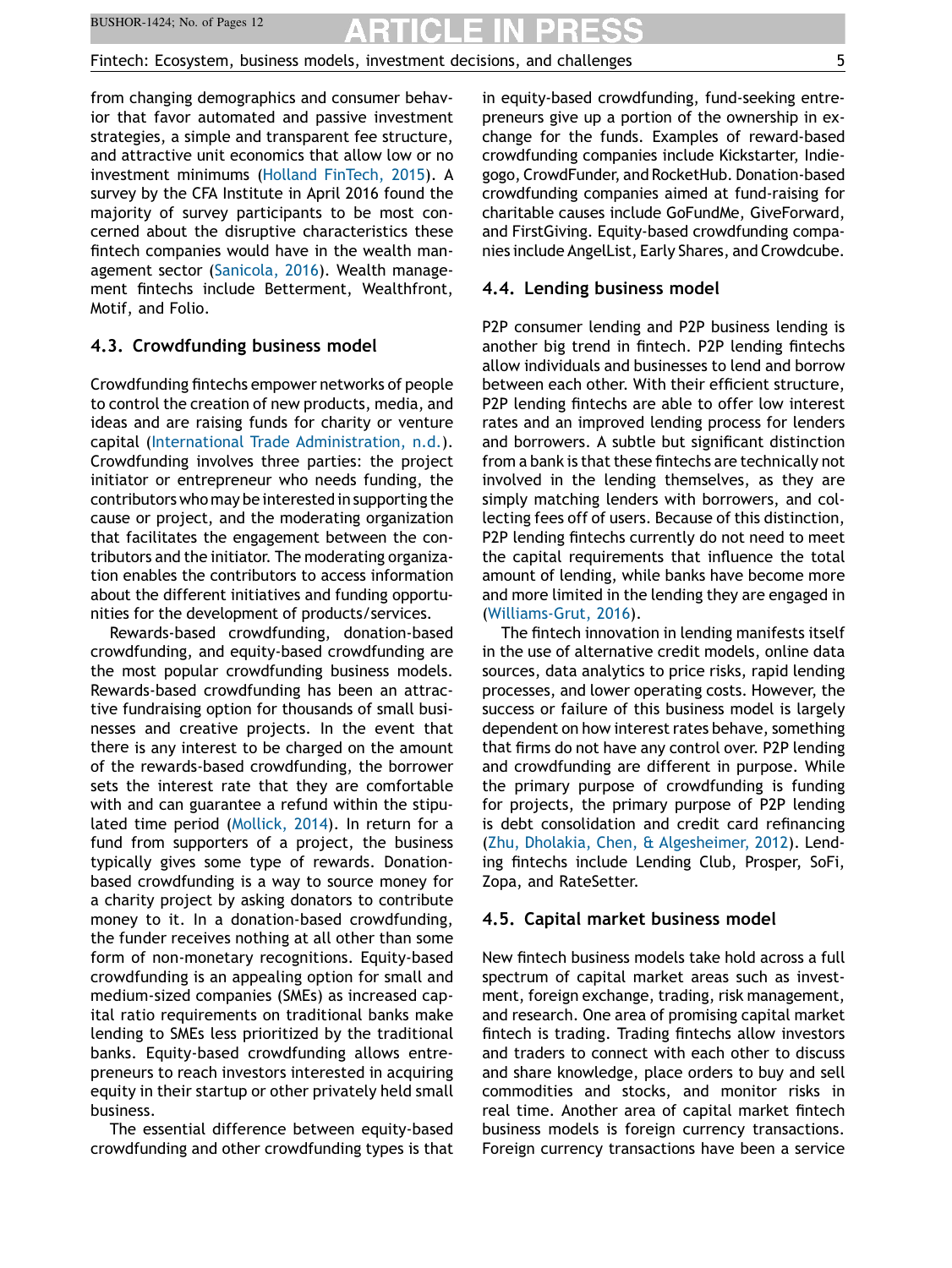dominated by financial institutions. Fintechs lower barriers and costs for individuals and SMEs engaging in foreign currency transactions all around the world. Users are able to see live pricing and send/receive funds in various currencies securely in real time, all via their mobile device. Fintechs offering this service are able to do so at a much lower cost, via payment methods that are much more familiar to individual clients or businesses. Capital market fintechs include Robinhood, eToro, Magna, Estimize, and Xoom.

### 4.6. Insurance services business model

In insurance fintech business models, fintechs work to enable a more direct relationship between the insurer and the customer. They use data analytics to calculate and match risk, and as the pool of potential customers broadens, customers are offered products to meet their needs (e.g., car, life, healthcare, or causality insurance). They also streamline healthcare billing processes. The insurance fintech business model seems to be the most wellembraced by traditional insurance providers. The technology allows insurers to expand their data collection to non-traditional sources to supplement their traditional models, improving their risk analysis. Insurance services fintechs that are disrupting the insurance industry include Censio, CoverFox, The Zebra, Sureify Labs, and Ladder.

# 5. Investment decisions for fintech projects and real options

On June 30, 2016, J.P. Morgan's Corporate & Investment Bank announced the launch of the In-Residence Program for fintech startups to work side-by-side with its employees in order to develop innovations that enable banks to operate faster, safer, and at a lower cost. This type of incubator program is one of many approaches to fintech developments by financial institutions. Our brief survey reveals that traditional financial institutions are investing in fintech in a variety of ways, including (1) partnering with fintechs or technology companies, (2) outsourcing fintech services from fintechs, (3) providing venture capital to fintechs, (4) incubating/accelerating fintech startups, (5) acquiring/buying fintechs, and (6) developing internal fintechs. In general, financial institutions are going to take an immediate investment or a wait-and-see approach to the above-mentioned investment options based on the volatility and project duration of the specific fintechs.

In order to grow businesses and secure venture capital, fintech startups can choose to compete with the traditional financial institutions or to collaborate with them. According to [Accenture](#page-10-0) [\(2016b\)](#page-10-0), overall U.S. fintech investment favors collaborative ventures, with the volume of collaborative investment increasing from 21% in 2010 to 35% in 2015. On the other hand, in Europe, investment in collaborative fintech declined from 38% of deals in 2010 to 14% of deals in 2015. These opposite trends may be attributable to the different banking regulations in these regions. When the regulation is favorable for new startups to establish their business, they tend to be less collaborative with established institutions.

# 6. A real options approach

To value the technology projects more appropriately, a real option approach has been suggested. In this section, we discuss how real option valuation can be used to develop traditional financial institutions' fintech projects. A real option approach with an option to wait for technology project investment was explained by Lee [and](#page-10-0) Lee [\(2015\).](#page-10-0) While traditional net present value (NPV) without real options thinking has been widely used, it ignores flexibility in investment such as deferment and expansion in the investment horizon. Therefore, NPV tends to undervalue a project's worth with a higher discount rate, and is not suitable for highly uncertain, risky technology projects. Since many fintech projects are experimental and being developed in highly fluid economic and regulatory environments, real options may be an appropriate evaluation method.

Similar to financial options, real options are the right, but not the obligation, to take an action such as 'wait,' 'expand,' and 'abandon' during a period of time or by an expiration date. There are characteristics that make real options an appropriate application for fintech projects. Fintech projects inherently carry technical as well as economic and regulatory uncertainties. The potential regulatory intervention is a big factor in the growth rate of the fintechs. Real options applicable to fintech projects include: (1) option to defer, which gives management the option to wait/learn more to see if a project will be profitable; (2) option to expand, which gives management the option to invest more in a project that is profitable; (3) option to abandon, which gives management the option to abandon a project that is operating at a loss and sell or redeploy the assets; (4) option to contract, which gives management the option to scale back a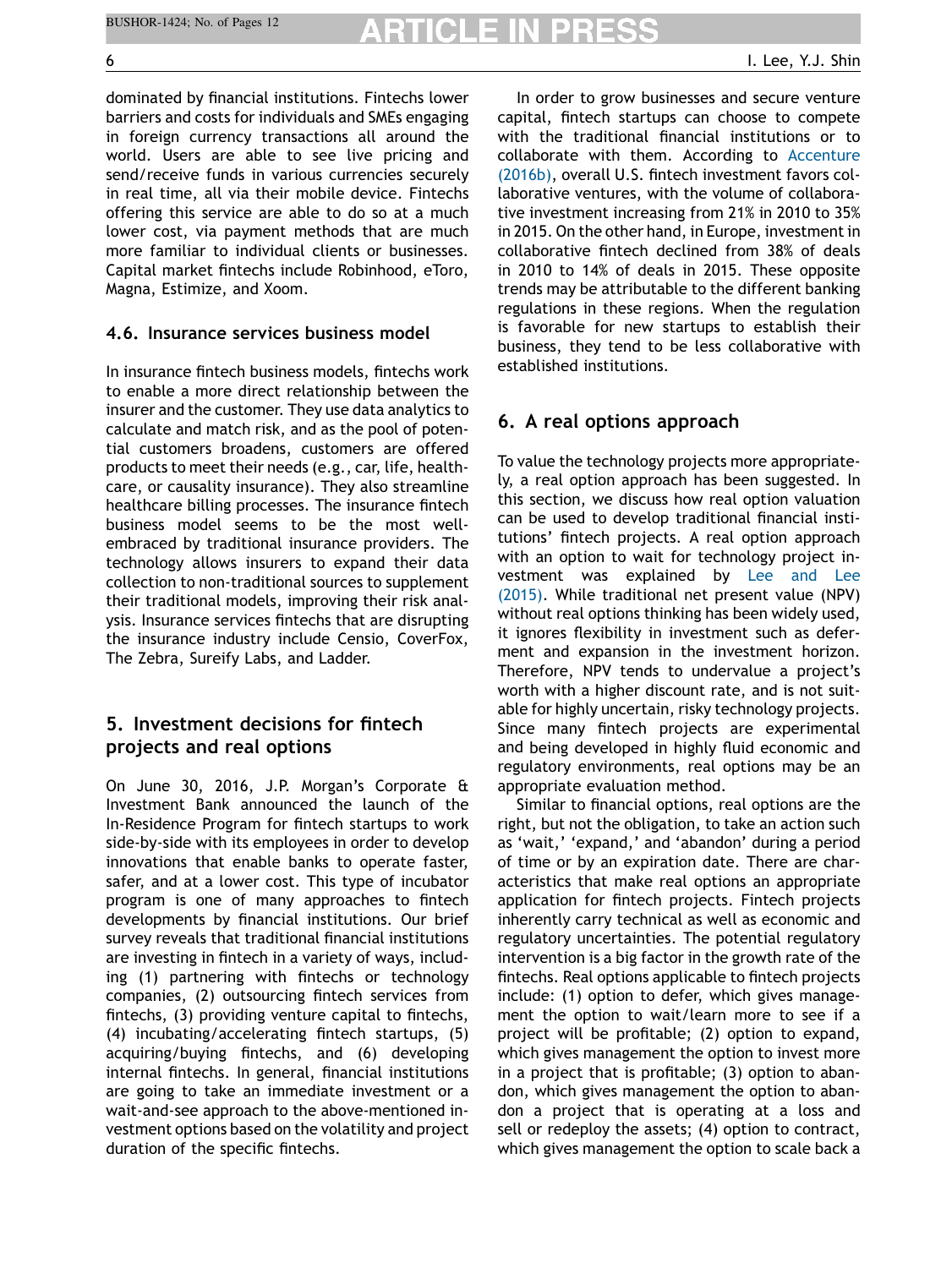project that is operating at a loss. For example, if a fintech market test suggests that customers are far more receptive to a new fintech service than expected, the firm can use the pilot fintech service as a basis for expanding the scale of the service.

Values of real options for projects can be calculated using the Black-Scholes model ([Black](#page-10-0) & [Scholes,](#page-10-0) 1973) and the binomial option pricing model (Cox, Ross, & [Rubinstein,](#page-10-0) 1979) if the estimates of the underlying asset's value and variance are obtained. However, the use of these financial option pricing models is usually not possible for fintech projects due to the lack of reliable market data and possibly one-of-a-kind project nature that is not traded. Furthermore, for financial options, the buyer and the seller of the option are different entities. For example, a European call option is traded in the options market between a seller and a buyer of the option. A buyer pays the value of the option as an option price (or as an option premium) in exchange for the right to exercise the call option on the expiration data. The price of the option is for risk protection and it is difficult for an option buyer to make any extra return (e.g., profit) over the expected market return. While some type of real options such as patent and license to drill oil wells may involve sellers and buyers, for real options for internal development–—such as R&D and technology development projects—the option buyer and seller are the same entity. When the same entity plays the role of both the seller and buyer of the real option, any returns accrued from the investment belong to the investor.

For real options, using decision trees is recommended, as it allows the ability to set up the possibilities of the project according to what management believes it to be or data obtained from simulations. Furthermore, decision trees are more intuitive to decision makers, and solutions can be framed flexibly and realistically without confined assumptions of other real option pricing models. Smith and Nau [\(1995\)](#page-11-0) studied decision tree analysis and standard binomial lattice-based option pricing methods and showed that the two methods yield the same results, as long as the risk level is correctly specified throughout the decision tree.

Using decision trees to calculate the value of projects, one can stage the possible values a project can take, exercise the option at the optimal time/ value of the project, and discount backwards in order to find the value of the option. In the following, we give an example of using the decision tree with a 2-period expansion options. In a decision tree, we begin with the starting value today,  $S_0$ , and move forward 1 period. The value can either increase to  $S_u$ , or decrease to  $S_d$ . We can use the risk-free rate, r, and determine the probability of success/move-up (p) and failure/move-down (1-p). An early example of this type of binomial decision tree approach was a binomial lattice model developed by Cox et al. [\(1979\),](#page-10-0) which depicts two possible changes in value for a stock in each time period, a move up by a factor u or a move down by a factor  $d.$  These factors,  $u$  and  $d,$  and move up probability and move down probability are derived in closedform solutions.

#### 6.1. A real options decision tree example

For example, one bank is looking to invest in a new P2P lending fintech project that will add additional revenue and increase profits. To value the expansion options, as suggested by [Copeland](#page-10-0) and [Antikarov](#page-10-0) (2003), we use the present value of the project without options as the underlying asset for the options. Management assumes the following for the investment evaluation without real options:

- 1. The fintech project will generate a cash flow of \$100 million at  $T_0$ .
- 2. The initial investment for the fintech project is \$330 million at  $T_0$ . The initial investment will be sufficient for the maximum market growth potential of the project.
- 3. The expected annual growth rate is 16%. At each period, the cash flow will go up by 60% with a probability of 0.6 and the cash flow will go down by 50% with a probability of 0.4.
- 4. The annual discount rate is 3%. For simplicity and comparison purposes, we assume discount rates with real options and without real options are same. In reality, the risk-free discount rate for real options should be much lower than the discount rate for a project without real options.
- 5. There are two periods  $(T_1$  and  $T_2$ ) in the decision horizon for this project. After the project expires at the end of  $T_2$ , the project does not have any value and a new fintech project will take over.

[Figure](#page-7-0) 2 shows a decision tree without real options and [Table](#page-7-0) 1 shows the summary of the present values generated from the investment evaluation. From a simple NPV calculation, the value of the project is \$7.95 million, which the standard NPV would accept. However, for the bank, many projects compete for a limited budget and therefore a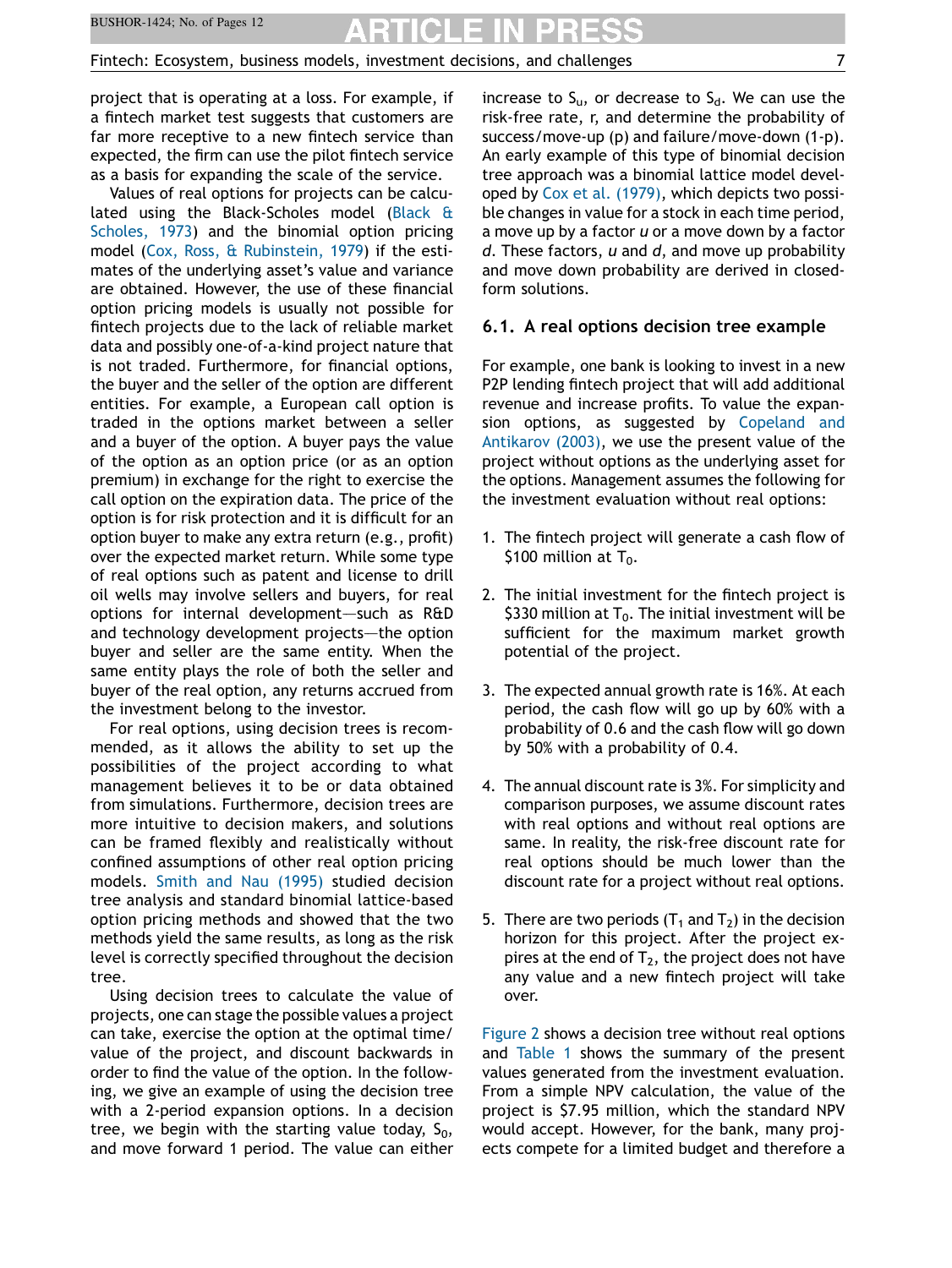<span id="page-7-0"></span>Figure 2. A decision tree without real options



PV of Cash Flow in To: -\$230m PV of Cash Flow in T1: \$112.62m PV of Cash Flow in T2: \$125.33m

positive NPV does not guarantee the acceptance of the investment plan. Next, we explore a real option approach to evaluate this investment as an expansion option. The option to expand is set up as follows:

- 1. At the beginning, there is a \$110 million investment for the initial cash flow of \$100 million.
- 2. If the first period has up to \$200 million in cash flow, \$110 million is invested to expand. If the cash flow is below \$100 million, no option to expand is exercised.
- 3. If the second period has up to \$300 million in cash flow, \$110 million is invested to expand. If the cash flow is below \$200 million, no option to expand is exercised.

[Figure](#page-8-0) 3 shows a decision tree with real options. [Table](#page-8-0) 2 shows that the net present value of the investment with real options is \$126.54 million. However, note that value of option is \$118.59 million, since the bank needs to take into consideration the NPV of the investment without real options (i.e., \$126.54 million—\$7.95 million). In this example, we did not consider extra cost which might occur to incorporate flexibility for expansion. As long as the extra cost for flexibility for incremental expansion is less than \$118.59 million, the real option investment approach would be beneficial for the bank.

In the fintech industry, some external variables, such as government regulations and technology development, are quite uncertain and their changes will have significant impact on the growth and profitability of fintechs. Currently, national regulations are very favorable for fintech startups, in part because governments do not want their fintech sector to get behind in the global financial market. However, if fintechs threaten the health of domestic and global financial markets, strong regulations will be introduced and the profits of fintechs will decline significantly.

The decision tree-based real option model requires estimates for the parameters. These estimates can be obtained from experts and various Delphi methods can be used to obtain the estimates. While this example was simplified for

|                     | Expected Cash Inflow in Present Value                                                            | Investment without Real<br>Options (Cash Outflow) | Net Present Value |  |
|---------------------|--------------------------------------------------------------------------------------------------|---------------------------------------------------|-------------------|--|
| Period 0            | \$100m                                                                                           | \$330m                                            |                   |  |
| Period 1            | $\frac{1}{2}112.62m$ [i.e., (\$160m * 0.6 + \$50m * 0.4)/1.03]                                   |                                                   |                   |  |
| Period 2            | $$125.33m$ [i.e., (\$256m * 0.36 + \$80m * 0.24 +<br>$$80m * 0.24 + $25m * 0.16$ /(1.03 * 1.03)] |                                                   |                   |  |
| <b>Total Period</b> | \$337.95m                                                                                        | \$330m                                            | \$7.95m           |  |

Table 1. Net present value without real options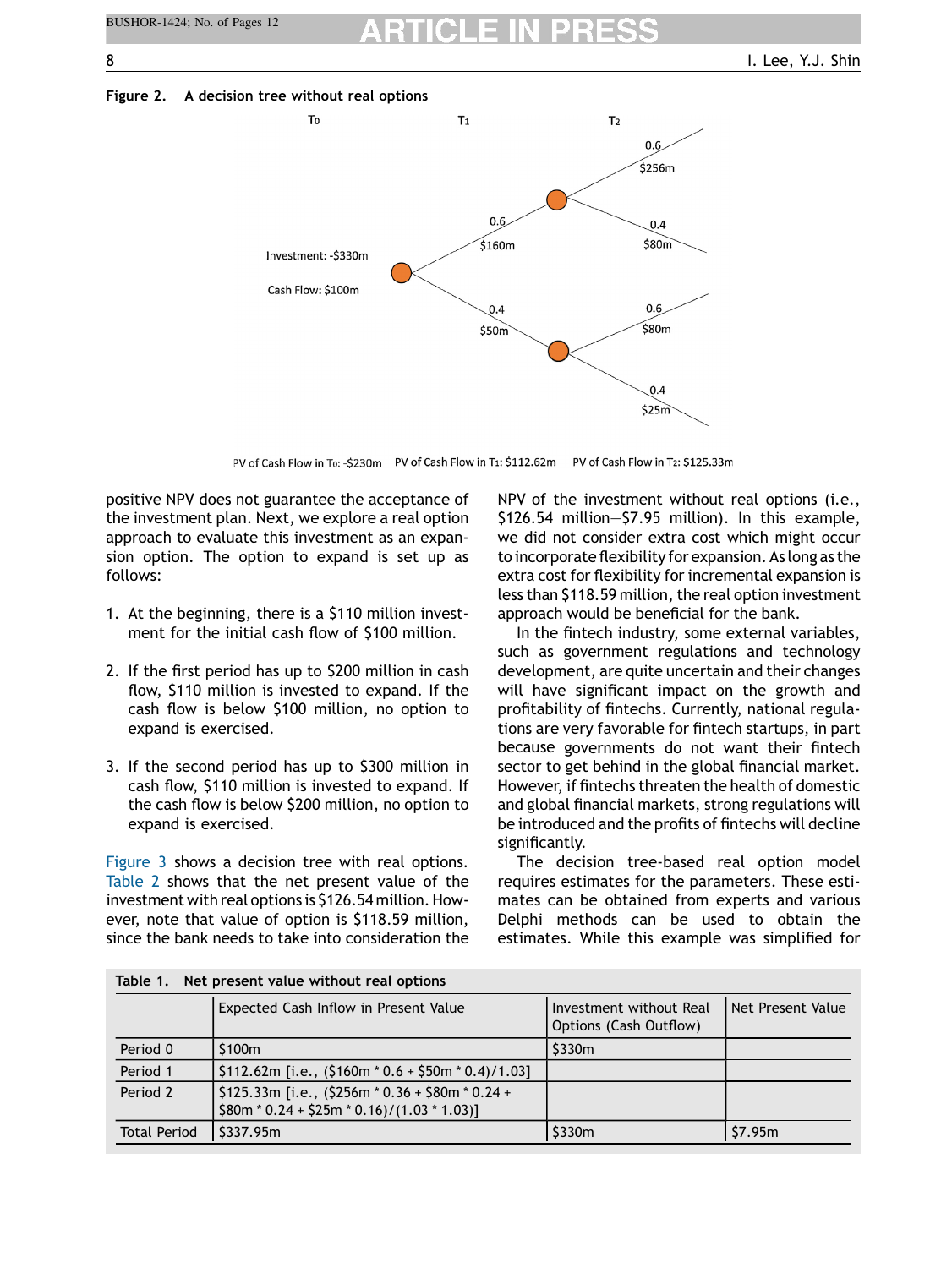#### <span id="page-8-0"></span>Figure 3. A decision tree with real options



PV of Cash Flow in To: -\$10m PV of Cash Flow in T1: \$48.54m PV of Cash Flow in T2: \$88m

| Table 2. Net present value with real options |                                                                                                                   |                                                       |                      |  |
|----------------------------------------------|-------------------------------------------------------------------------------------------------------------------|-------------------------------------------------------|----------------------|--|
|                                              | Expected Cash Inflow in Present Value                                                                             | Investment with Real Options<br>(Cash Outflow)        | Net Present<br>Value |  |
| Period 0                                     | \$100m                                                                                                            | \$110m                                                |                      |  |
| Period 1                                     | $\left[ \frac{5112.62m}{1. e} \right]$ [i.e., (\$160m * 0.6 + \$50m * 0.4)/1.03]                                  | \$64.08m [i.e., $(5110m * 0.6)/1.03$ ]                |                      |  |
| Period 2                                     | $\frac{1}{2}$ \$125.33m [i.e., (\$256m * 0.36 + \$80m * 0.24 +<br>$$80m * 0.24 + $25m * 0.16}$ / $(1.03 * 1.03)]$ | $$37.33m$ [i.e., $$110m * 0.36$ )<br>$(1.03 * 1.03)]$ |                      |  |
| Total Period   \$337.95m                     |                                                                                                                   | \$211.41m                                             | \$126.54m            |  |

readers who are not in finance area, more complicated scenarios can be analyzed with the same principles. Our example highlights the value of the real option approach to fintech projects.

# 7. Challenges facing the fintech sector

Currently, the financial industry is experiencing unprecedented change. A wide range of traditional banking products from payments to investment advice are being challenged by innovative fintech products. Blockchain technology is revolutionizing many traditional banking services with better transaction security and faster exchanges of money at lower costs domestically and globally. Fintech innovation has the ability to shake up the entire financial landscape in the coming years. As with any disruptive innovation, the disruptive power of fintech innovations will manifest themselves clearly as the market evolves. This section discusses six challenges facing both fintech startups and traditional financial institutions in this time of disruptive innovation: investment management, customer management, regulation, technology integration, security and privacy, and risk management.

# 7.1. Fintech investment management challenge

The ability to assess the value of projects accurately will be critical in an increasingly competitive business environment. Without a proper portfolio management of fintech projects, financial firms can get easily swamped in the plethora of fintech technologies. The selection of promising fintech projects is challenging. It is still early to predict the best portfolio of fintech projects that will deliver the most competitive and profitable outcomes. Financial institutions may choose to invest in internal fintech projects in competition with fintech startups. Alternatively, financial institutions can use collaborative investments with fintech startups as a means of remaining on the cutting edge of the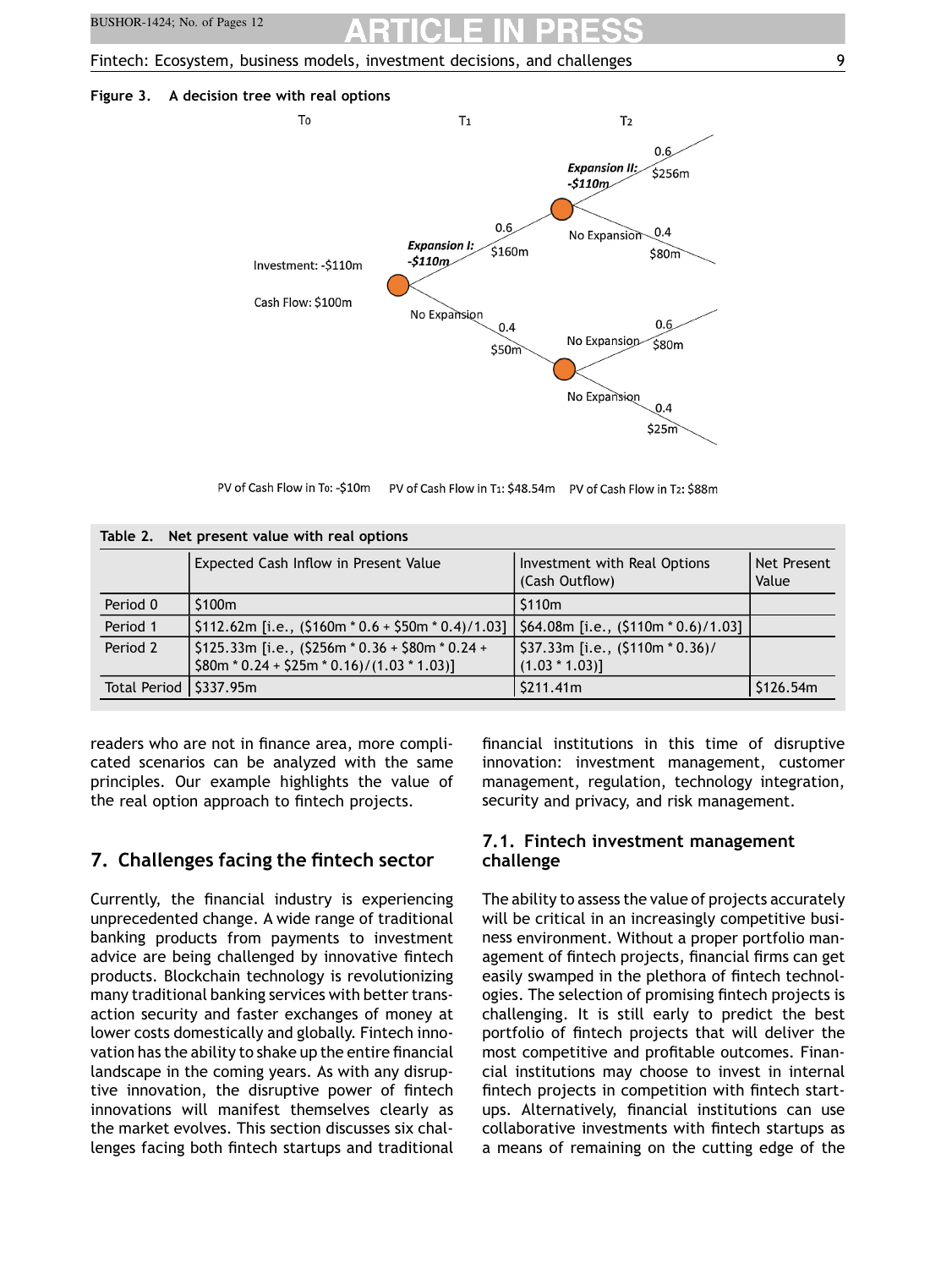$\mathcal{B}(\mathcal{A})$ 

technology without requiring internal innovation. For example, a fintech startup may invest in a roboadvisor fintech. The fintech startup can benefit from the financial institution's expertise in modeling and analysis, while the financial institution can gain insight into what kind of fintech services clients are looking for, as well as the cost structure and revenue streams.

# 7.2. Customer management challenge

As competition is high for customer acquisition and retention, customer management is crucial. Many customers use multiple services from different fintech firms for different needs. For example, customers may use PayPal for paying businesses online, while using Venmo for paying friends. Fintechs need to understand the niche they are in and strive to provide the best possible service in that niche. High responsiveness and care to customer concerns is paramount, as word of mouth recommendations can be crucial for the success of a fintech startup in this fast-paced environment.

Robo-advisors are designed to provide more personalized 24/7 service to a greater number of people with low fees. However, the human element is still important in investment services. Providing a personalized experience without a significant cost increase is challenging, but critical for customer acquisition and retention. As the clients from Generations X and Y are more tech-savvy, fintechs need to better address customer needs by offering enhanced accessibility, convenience, and tailored products. It will be more important to have an integrated client service management due to the addition of fintech-based channels.

# 7.3. Regulation challenge

Both traditional financial institutions and fintech startups face regulatory challenges in capital requirements, anti-money laundering, and privacy and security. For traditional financial institutions, the cost to meet regulatory requirements and compete against fintech startups can be significant. Traditional financial institutions and fintech startups face different regulatory requirements based on the type of financial services they provide. For example, most banks operate on some form of fractional-reserve banking system. There are strict and complex guidelines for what kind of lending can be done based on the capital held by a traditional financial institution that may not apply to a lending fintech startup that does not technically lend (e.g., a P2P lending firm). As regulatory changes lag behind the innovation of the industry,

fintech firms need to be aware of potential changes that may impact them and find ways to handle those changes.

# 7.4. Technology integration challenge

Technology integration is essential in providing seamless customers service. Many fintechs are based on new technologies, and it is challenging to integrate the fintech applications with existing legacy systems. In addition to the internal development of fintechs, banks need to create partnerships and joint ventures with fintech startups via corporate venture funds and incubator programs [\(Drummer,](#page-10-0) Jerenz, Siebelt, & Thaten, 2016). These partnerships and joint ventures will allow traditional financial institutions to have a stake in an external source that will focus on new fintech technology. However, without a sound integration plan and experience, traditional banking processes in many areas may become incompatible with new technology and business models that the financial institutions are interested in utilizing.

# 7.5. Security and privacy challenge

In March 2016, the Consumer Financial Protection Bureau (CFPB) settled its first data security enforcement action against Dwolla, a Des Moines-based online payment processing company. The CFPB found the company's representations to customers about its cybersecurity misleading. Dwolla agreed to pay a \$100,000 penalty and take certain steps to improve its data security practices for the next 5 years as part of a consent order that the CFPB issued [\(Hayashi,](#page-10-0) 2016). Other government regulators that have been involved in privacy and security action include the Securities and Exchange Commission (SEC), the Department of Justice (DOJ), the Financial Industry Regulatory Authority (FINRA), Commodities Futures Trading Commission (CFTC), and state attorney generals.

For fintech applications, critical information may be stored on mobile devices that oftentimes get lost or stolen. Security of mobile devices can also be compromised through payment applications such as Google Wallet and MasterCard PayPass. As consumers can easily file complaints related to data security and privacy breaches to regulatory agencies, fintech companies need to develop appropriate measures to protect sensitive consumer data from unauthorized access. Furthermore, as trust plays an important role in the adoption of new technologies, it is in the fintech's best interest to maintain security and privacy as one of their top priorities. It is expected that regulatory agencies, consumer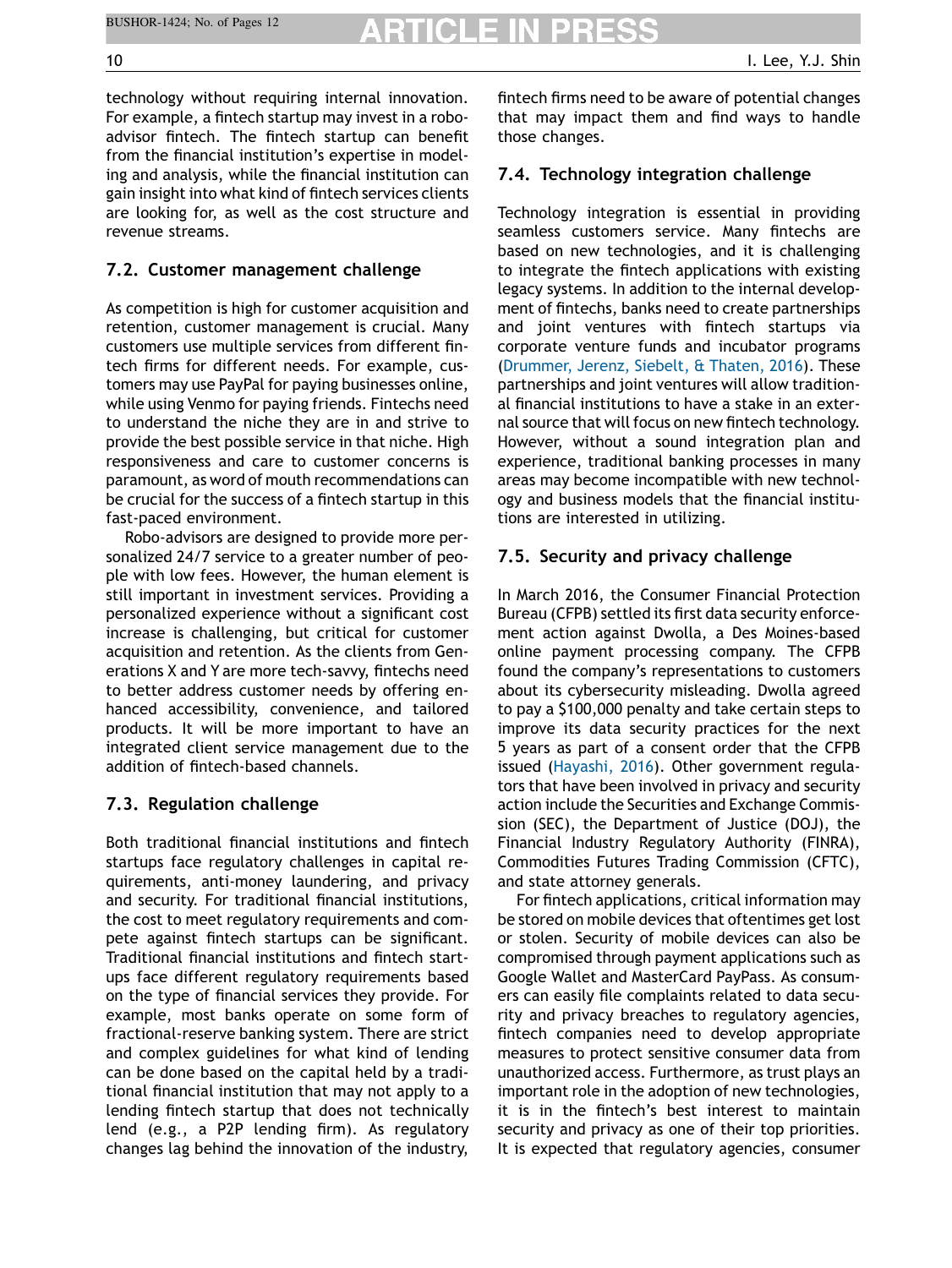<span id="page-10-0"></span>protection organizations, and fintechs keep working together to make fintech services a secure and value-adding experience for consumers.

# 7.6. Risk management challenge

There are many risks for fintech startups to deal with, including financial risk as well as regulatory risk, as mentioned above. The financial risk can vary based on what exactly the fintech specializes in. For example, a fintech offering financial services for student loans or mortgages may face counterparty risk that can be absorbed by a financial institution with large amounts of capital that a smaller startup would not be able to cover. Deploying robo-advisors for the wealth management of bonds, treasury bills, and stocks may expose customers to financial risk and the fintechs may have to take potentially serious responsibilities for any loss due to thealgorithmic failure of the robo-advisors. Recent lawsuits and a number of settlements arising fromthe faulty salesof derivative products by top-tier banks indicate that fintechs will not be immune to the liability arising from robo-advisors' faulty investment advices.

Overall, it is crucial for fintechs to have a focus on risk management in addition to the technology management of the firm. As many fintechs were created after the 2008 financial crisis, they need to fully understand their exposure to liquidity risk, as well their interest rate risk. The present lending environment is vastly different from before due to the current ultra-low interest rate environment in the financial market, so it is important for fintechs that are involved in lending to recognize how the current lending environment will impact them.

# 8. Summary

Because fintech is such a recent development, there is still a paucity of studies on the social, regulatory, technological, and managerial aspects of fintech. This makes it very challenging for financial firms to make informed decisions in regard to the investment in fintech projects. This article is one of the first studies to develop a high-level architectural view of the fintech sector. We presented five elements of the Fintech ecosystem and discussed six fintech business models before explaining the real options approach. Finally, six challenges facing the fintech sector were discussed.

# References

Accenture. (2016a). Global FinTech investment growth continues in 2016 driven by Europe and Asia, Accenture study finds. Available at [https://newsroom.accenture.com/news/](https://newsroom.accenture.com/news/global-FinTech-investment-growth-continues-in-2016-driven-by-europe-and-asia-accenture-study-finds.htm) [global-FinTech-investment-growth-continues-in-2016](https://newsroom.accenture.com/news/global-FinTech-investment-growth-continues-in-2016-driven-by-europe-and-asia-accenture-study-finds.htm) [driven-by-europe-and-asia-accenture-study-](https://newsroom.accenture.com/news/global-FinTech-investment-growth-continues-in-2016-driven-by-europe-and-asia-accenture-study-finds.htm)finds.htm

- Accenture. (2016b). FinTech and the evolving landscape. Available at [https://www.accenture.com/us-en/insight-](https://www.accenture.com/us-en/insight-FinTech-evolving-landscape)[FinTech-evolving-landscape](https://www.accenture.com/us-en/insight-FinTech-evolving-landscape)
- Ask the algorithm: Human wealth advisers are going out of fashion. (2015). The Economist, 415(8937), 11.
- Black, F., & Scholes, M. (1973). The pricing of [options](http://refhub.elsevier.com/S0007-6813(17)30124-6/sbref0020) and corporate [liabilities.](http://refhub.elsevier.com/S0007-6813(17)30124-6/sbref0020) Journal of Political Economy, 81(3), 637—[654.](http://refhub.elsevier.com/S0007-6813(17)30124-6/sbref0020)
- BNY Mellon. (2015). Innovation in payments: The future is FinTech. Available at [https://www.bnymellon.com/](https://www.bnymellon.com/_global-assets/pdf/our-thinking/innovation-in-payments-the-future-is-FinTech.pdf) [\\_global-assets/pdf/our-thinking/innovation-in-payments](https://www.bnymellon.com/_global-assets/pdf/our-thinking/innovation-in-payments-the-future-is-FinTech.pdf)[the-future-is-FinTech.pdf](https://www.bnymellon.com/_global-assets/pdf/our-thinking/innovation-in-payments-the-future-is-FinTech.pdf)
- Consumer Financial Protection Bureau. (2016, September 27). CFPB orders LendUp to pay \$3.63 million for failing to deliver promised benefits. Available at [http://](http://www.consumerfinance.gov/about-us/newsroom/lendup-enforcement-action/) www.consumerfi[nance.gov/about-us/newsroom/lendup](http://www.consumerfinance.gov/about-us/newsroom/lendup-enforcement-action/)[enforcement-action/](http://www.consumerfinance.gov/about-us/newsroom/lendup-enforcement-action/)
- Copeland, T., & Antikarov, V. (2003). Real [options:](http://refhub.elsevier.com/S0007-6813(17)30124-6/sbref0035) A practitioner's guide. New York, NY: Cengage [Learning.](http://refhub.elsevier.com/S0007-6813(17)30124-6/sbref0035)
- Cox, J., Ross, S., & Rubinstein, M. (1979). Option [pricing:](http://refhub.elsevier.com/S0007-6813(17)30124-6/sbref0040) A simplified approach. Journal of Financial [Economics,](http://refhub.elsevier.com/S0007-6813(17)30124-6/sbref0040) 7(3), 229—[263.](http://refhub.elsevier.com/S0007-6813(17)30124-6/sbref0040)
- Diemers, D., Lamaa, A., Salamat, J., & Steffens, T. (2015). Developing a FinTech ecosystem in the GCC. Strategy&. Available at [http://www.strategyand.pwc.com/media/](http://www.strategyand.pwc.com/media/file/Developing-a-FinTech-ecosystem-in-the-GCC.pdf)file/ [Developing-a-FinTech-ecosystem-in-the-GCC.pdf](http://www.strategyand.pwc.com/media/file/Developing-a-FinTech-ecosystem-in-the-GCC.pdf)
- Drummer, D., Jerenz, A., Siebelt, P., & Thaten, M. (2016). FinTech–—Challenges and opportunities: How digitization is transforming the financial sector. McKinsey & Co. Available at https://www.mckinsey.de/fi[les/160525\\_FinTech\\_english.](https://www.mckinsey.de/files/160525_FinTech_english.pdf) [pdf](https://www.mckinsey.de/files/160525_FinTech_english.pdf)
- Hayashi, Y. (2016, March 2). CFPB fines FinTech firm Dwolla over data-security practices. The Wall Street Journal, p. C4.
- Holland FinTech. (2015, March 20). The future of finance: The socialization of finance. Available at [http://hollandFinTech.](http://hollandFinTech.com/the-future-of-finance-the-socialization-of-finance/) com/the-future-of-fi[nance-the-socialization-of-](http://hollandFinTech.com/the-future-of-finance-the-socialization-of-finance/)finance/
- International Trade Administration. (n.d.). 2016 top markets report: Financial technology. Available at [http://trade.](http://trade.gov/topmarkets/pdf/Financial_Technology_Executive_Summary.pdf) [gov/topmarkets/pdf/Financial\\_Technology\\_Executive\\_](http://trade.gov/topmarkets/pdf/Financial_Technology_Executive_Summary.pdf) [Summary.pdf](http://trade.gov/topmarkets/pdf/Financial_Technology_Executive_Summary.pdf)
- KPMG. (2015, December 14). H2 Ventures KPMG FinTech 100: Announcing the world's leading FinTech innovators for 2015. Available at [https://home.kpmg.com/xx/en/home/](https://home.kpmg.com/xx/en/home/insights/2015/12/ventures-kpmg-FinTech-fs.html) [insights/2015/12/ventures-kpmg-FinTech-fs.html](https://home.kpmg.com/xx/en/home/insights/2015/12/ventures-kpmg-FinTech-fs.html)
- Lee, I., & Lee, K. (2015). The internet of things (IoT): [Applica](http://refhub.elsevier.com/S0007-6813(17)30124-6/sbref0075)tions, [investments,](http://refhub.elsevier.com/S0007-6813(17)30124-6/sbref0075) and challenges for enterprises. Business [Horizons,](http://refhub.elsevier.com/S0007-6813(17)30124-6/sbref0075) 58(4), 431—440.
- Li, P. (2016). Current and future years of [e-commerce.](http://refhub.elsevier.com/S0007-6813(17)30124-6/sbref0080) In I. Lee (Ed.), Encyclopedia of e-commerce [development,](http://refhub.elsevier.com/S0007-6813(17)30124-6/sbref0080) implementation, and [management](http://refhub.elsevier.com/S0007-6813(17)30124-6/sbref0080) (pp. 1031—1044). Hershey, PA: IGI [Global.](http://refhub.elsevier.com/S0007-6813(17)30124-6/sbref0080)
- Mollick, E. (2014). The dynamics of [crowdfunding:](http://refhub.elsevier.com/S0007-6813(17)30124-6/sbref0085) An exploratory study. Journal of Business [Venturing,](http://refhub.elsevier.com/S0007-6813(17)30124-6/sbref0085) 29(1), 1—16.
- Nielsen, J. F. (2002). Internet [technology](http://refhub.elsevier.com/S0007-6813(17)30124-6/sbref0090) and customer linking in Nordic banking. Internal Journal of Service [Banking,](http://refhub.elsevier.com/S0007-6813(17)30124-6/sbref0090) 13(2), 475—[496.](http://refhub.elsevier.com/S0007-6813(17)30124-6/sbref0090)
- PwC. (2016, March). Blurred lines: How FinTech is shaping financial services. Available at [https://www.pwc.de/de/](https://www.pwc.de/de/newsletter/finanzdienstleistung/assets/insurance-inside-ausgabe-4-maerz-2016.pdf) newsletter/fi[nanzdienstleistung/assets/insurance-inside](https://www.pwc.de/de/newsletter/finanzdienstleistung/assets/insurance-inside-ausgabe-4-maerz-2016.pdf)[ausgabe-4-maerz-2016.pdf](https://www.pwc.de/de/newsletter/finanzdienstleistung/assets/insurance-inside-ausgabe-4-maerz-2016.pdf)
- Reuters. (2016, August 19). Singapore to update electronic payment regulations in FinTech drive. Yahoo News. Available at [https://www.yahoo.com/news/singapore-electronic](https://www.yahoo.com/news/singapore-electronic-payment-regulations-FinTech-drive-050555942--sector.html)[payment-regulations-FinTech-drive-050555942](https://www.yahoo.com/news/singapore-electronic-payment-regulations-FinTech-drive-050555942--sector.html)–sector.html